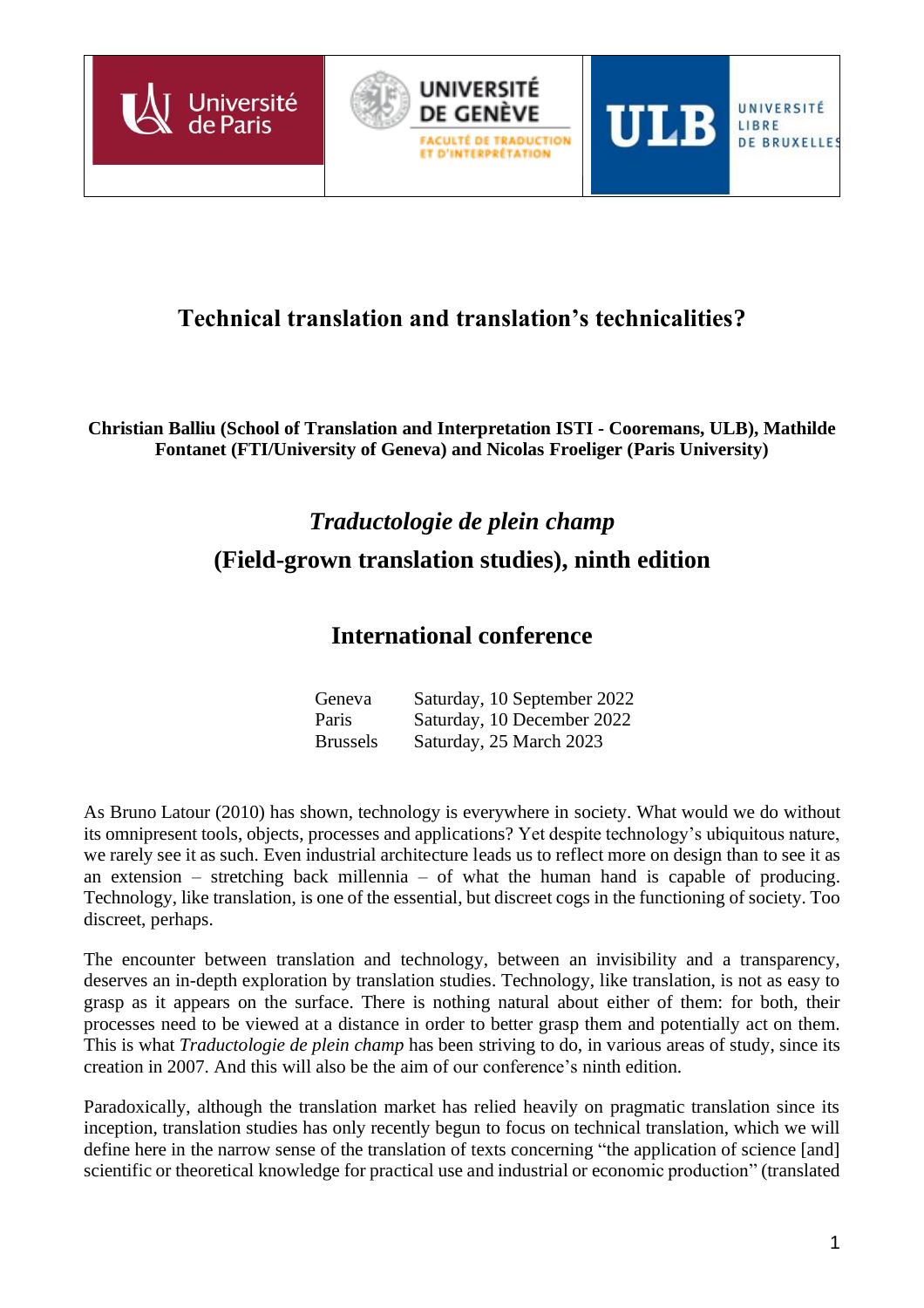

from *Trésor de la langue française*). The first authors who dealt with technical translation and specialized languages (Maillot in 1969, Wimmer in 1982, Kocourek in 1991, and Lerat in 1995) laid the groundwork for theorization. Thereafter, approaches have remained essentially practice-oriented: Marquant (2005), Byrne (2010), Lagarde (2009) and Gile (2011).

If there is such a thing as technical translation, what role does technology play in terms of the skills needed and how it is taught? And, first of all, how should technical translation be defined? Should it be distinguished from specific translation? Is it a question of specialized language, or of text typology (think of FASP or professional-based fiction and its translation)? How does it intersect and mingle with other fields, including what is sometimes called *general translation*, or *journalistic translation*? Behind these questions lies the issue of translator specialization. Specialized translators, or translation specialists? It is an ancient debate, but one that is still relevant today. For example, does the perspective of translation studies scholars on this subject correspond to choices made by translation services when allocating their resources?

The question of boundaries also arises: between words and terms, between terminologization and determinologization, between denotation and connotation in a specialized text. Should the concept of a specialized language, which has been defined and redefined, give way to that of specialized language use, a sociolect? Should we extend this research, as proposed by Mejri (2011), to phraseology, and thus show that a specialized text is a blend of words and terms, within the specialty area?

Another question worth addressing touches on models, skills and collaboration. Should a translation prioritize "correct" language usage or how it is used in the profession? Should we rely primarily on informal discussion groups and forums that bring together translators and domain specialists, or on terminology databases? Who sets the standards?

Finally, what are the cultural ingredients of technical translation? It would be hard to ignore the knowledge amassed by the translation studies field and by translation professionals, both of which are backed up by a broad general knowledge. It is sometimes assumed that mastering technology (translation tools, in particular) is sufficient to ensure good practice. But genuflecting to the technical side alone would be a mistake.

### **Call for papers**

The eighth edition of *Traductologie de plein champ*, which focused on history (proceedings to be published in spring 2022 in *Atelier de traduction*, no. 37: [https://atelierdetraduction.usv.ro/archives/\)](https://atelierdetraduction.usv.ro/archives/), situated the topic within a broad epistemological perspective. Starting from a diachronic view, it contextualized the act of translating in a sociological and even anthropological environment.

This year's conference will be an opportunity to take stock of technical translation – how it has evolved, how it is taught, and its own particular features – by examining its many facets and exploring new angles.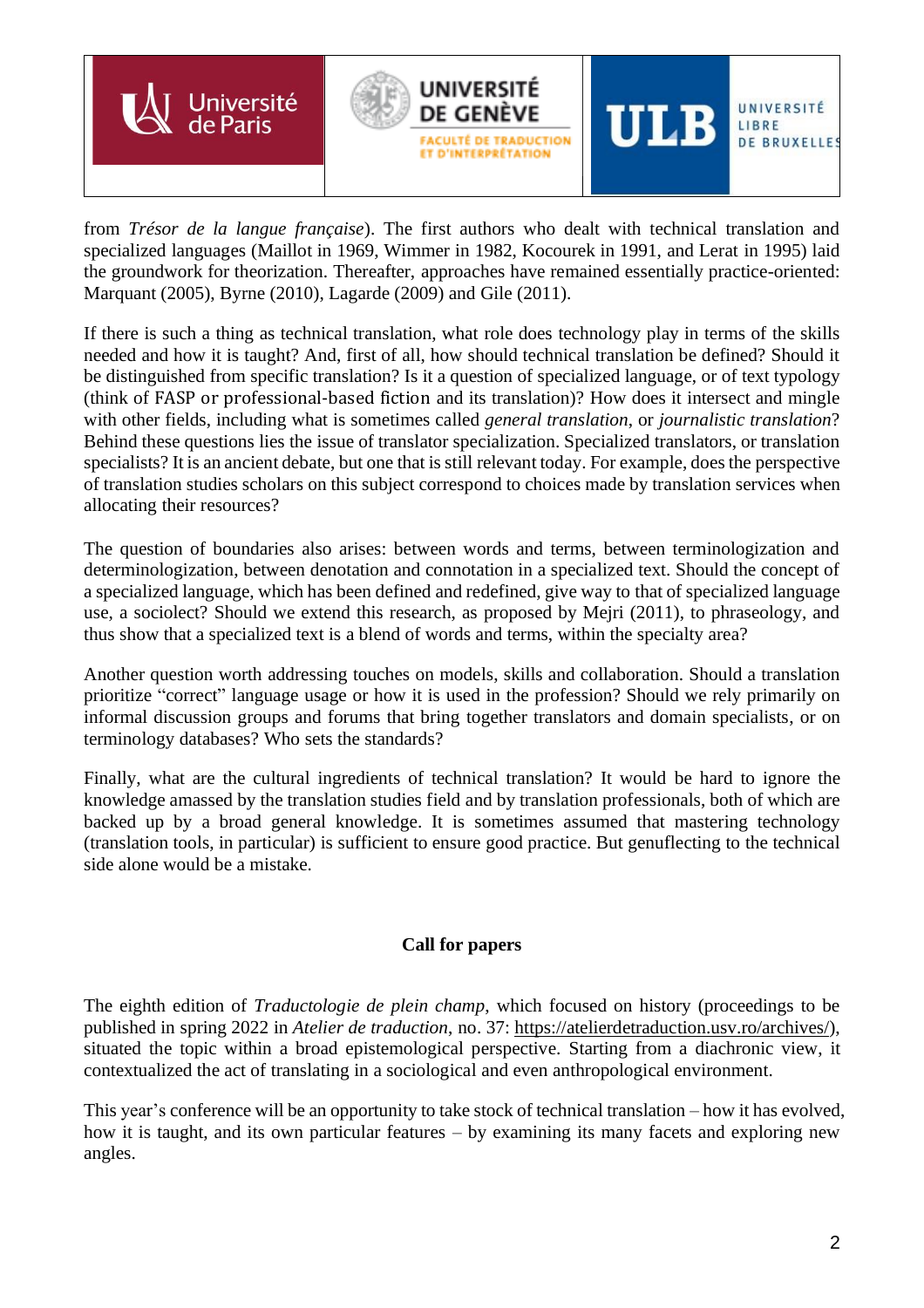

The issues we seek to address include, but are not restricted to, the following:

- the role of technical translation in the curriculum a paradigm for pragmatic translation in general, or a way to turn students off to a service-oriented society?
- the place of language diversity, and therefore of terminology planning
- modes of access to specialized knowledge: corpus or specialization?
- the relationship to general knowledge
- (statistical) machine translation as a superficial relationship, as opposed to a deep understanding of the mechanisms involved
- reflections on the production of originals
- post-editing: how can biases created by new tools be remedied?
- the evolution of essential skills as technology advances
- the contributions of discourse analysis, terminology and phraseology
- the relationship between visuals and writing.

This ninth edition of *Traductologie de plein champ* will be an opportunity to revisit various aspects of technical translation and to explore new perspectives.

#### **Practical information**

This year's proceedings will be organized in the same way as previous editions of *Traductologie de plein champ* – with three distinct but coordinated days:

- Geneva Saturday, 10 September 2022
- Paris Saturday, 10 December 2022
- Brussels Saturday, 25 March 2023

By holding the conference sessions in three different cities, we aim to create a cumulative effect, with the second and third sessions building on the insights of the previous proceedings.

Proposals (maximum 500 words) in French or English, the official conference languages, should be submitted no later than **30 April 2022**. Please indicate your preferences and availability regarding the conference dates. Proposals should be sent to the following three email addresses:

Christian Balliu: [christian.balliu@ulb.ac.be](mailto:christian.balliu@ulb.ac.be) Nicolas Froeliger: [nicolas.froeliger@u-paris.fr](mailto:nicolas.froeliger@u-paris.fr) Mathilde Fontanet: [mathilde.fontanet@unige.ch](mailto:mathilde.fontanet@unige.ch)